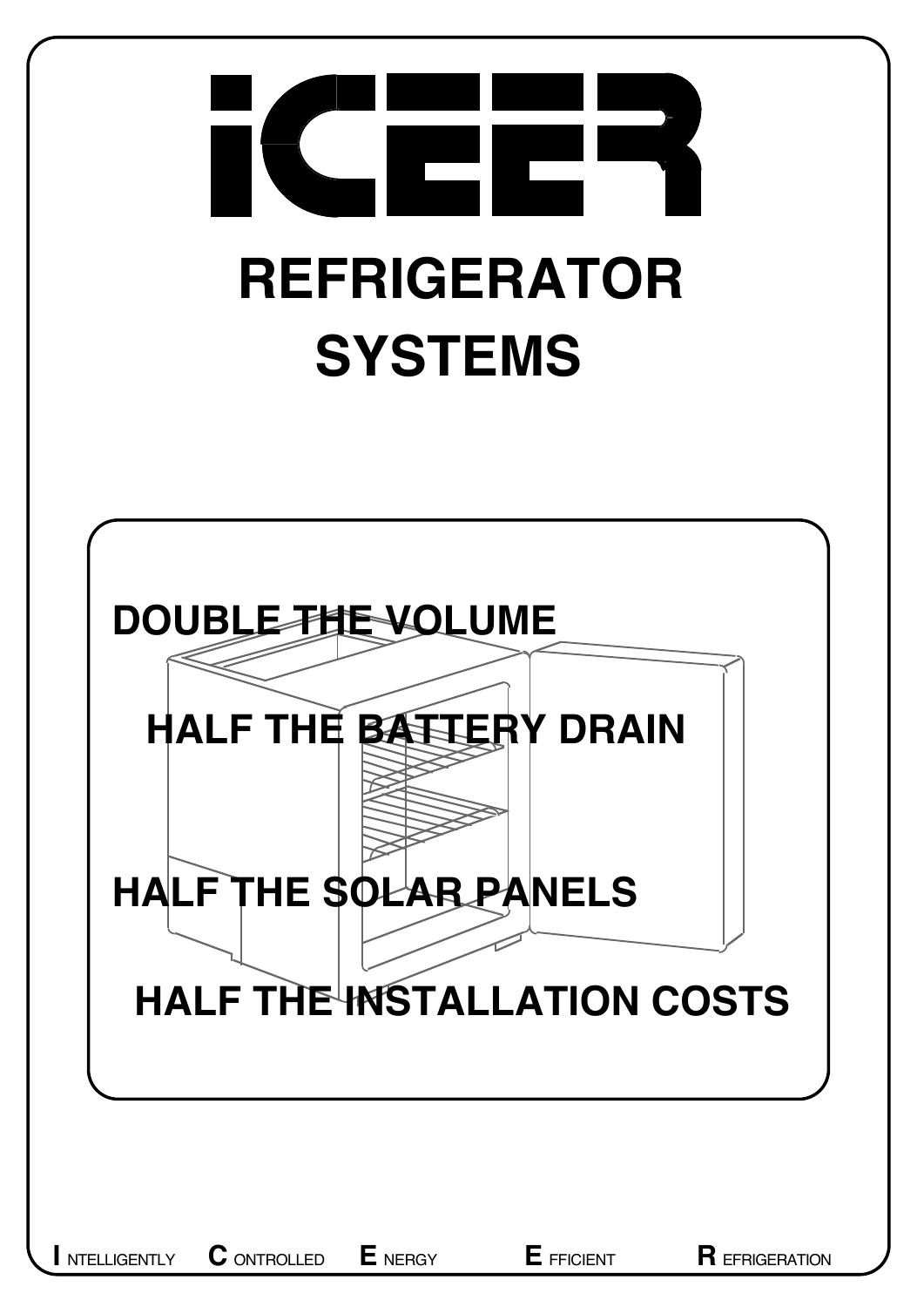

 DIMENSIONS L 1130 X H 840 X W 500mm WEIGHT 60 Kg POWER 12 or 24 Vdc 12V CONSUMPTION 5 amps AVERAGE HRS RUN PER DAY 8 hrs

#### **\* 2 X 80 WATT SOLAR PANELS WILL RUN THIS UNIT ALL YEAR ROUND \***



### **ICEER 150 UPRIGHT FRIDGE / FREEZER MODEL**

LH / RH DOOR

LH / RH DOOR FREEZER Optional motor bay locations available

#### **SPECIFICATION**S:-

DIMENSIONS L 620 x H 830 x D 750mm WEIGHT 60 Kg POWER 12 or 24 Vdc 12V CONSUMPTION 5 amps AVERAGE HRS RUN PER DAY 6hrs

CAPACITY Fridge 96 litres Freezer 30 litres

**\* 2 X 80 WATT SOLAR PANELS WILL RUN THIS UNIT ALL YEAR ROUND \***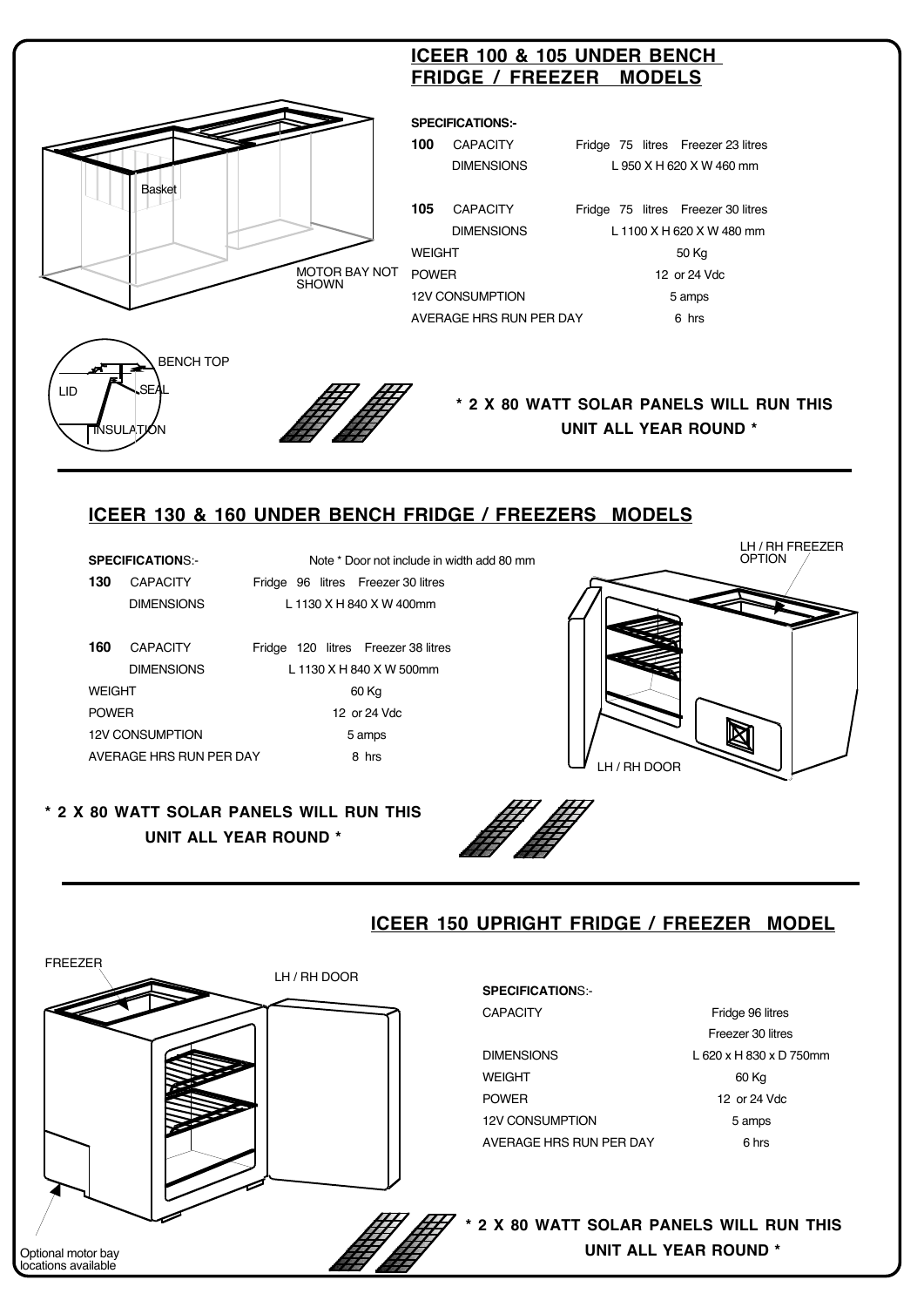#### **ICEER 75 UNDER BENCH FREEZER MODEL**

#### **SPECIFICATIONS:-**

**75 UNDER BENCH Freezer 75 litres**  DIMENSIONS L 800 X H 680 X W 600mm (Note \* Motor bay is note included in this dimensions)

WEIGHT 50 Kg POWER 12 or 24 Vdc 12V CONSUMPTION 5 amps AVERAGE HRS RUN PER DAY 7 hrs

MOTOR BAY NOT SHOWN



#### **\* 2 X 80 WATT SOLAR PANELS WILL RUN THIS UNIT ALL YEAR ROUND \***



# **ICEER 71 & 60 UNDER BENCH FREEZERS MODELS SPECIFICATIONS:- 71 UNDER BENCH Freezer 71 litres**  DIMENSIONS L 1140 X H 590 X W 400 mm **60** UNDER BENCH Freezer 60 litres DIMENSIONS L 1000 X H 590 X W 400mm

#### WEIGHT 50 Kg

POWER 12 or 24 Vdc 12V CONSUMPTION 5 amps AVERAGE HRS RUN PER DAY 8 hrs



## **\* 2 X 80 WATT SOLAR PANELS WILL RUN THIS UNIT ALL YEAR ROUND \***

#### **ICEER 170 FRIDGE**

| <b>SPECIFICATIONS:-</b> |                         |
|-------------------------|-------------------------|
| <b>CAPACITY</b>         | 170 litres              |
| <b>DIMENSIONS</b>       | 1 620 X H 830 X D 750mm |
|                         |                         |
| <b>WFIGHT</b>           | 60 Kg                   |
| <b>POWER</b>            | 12 or 24 Vdc            |
| <b>12V CONSUMPTION</b>  | 6 amps                  |
| AVERAGE HRS RUN PER DAY | 4 hrs                   |
|                         |                         |

**\* 1 X 80 WATT SOLAR PANEL WILL RUN THIS UNIT ALL YEAR ROUND \***